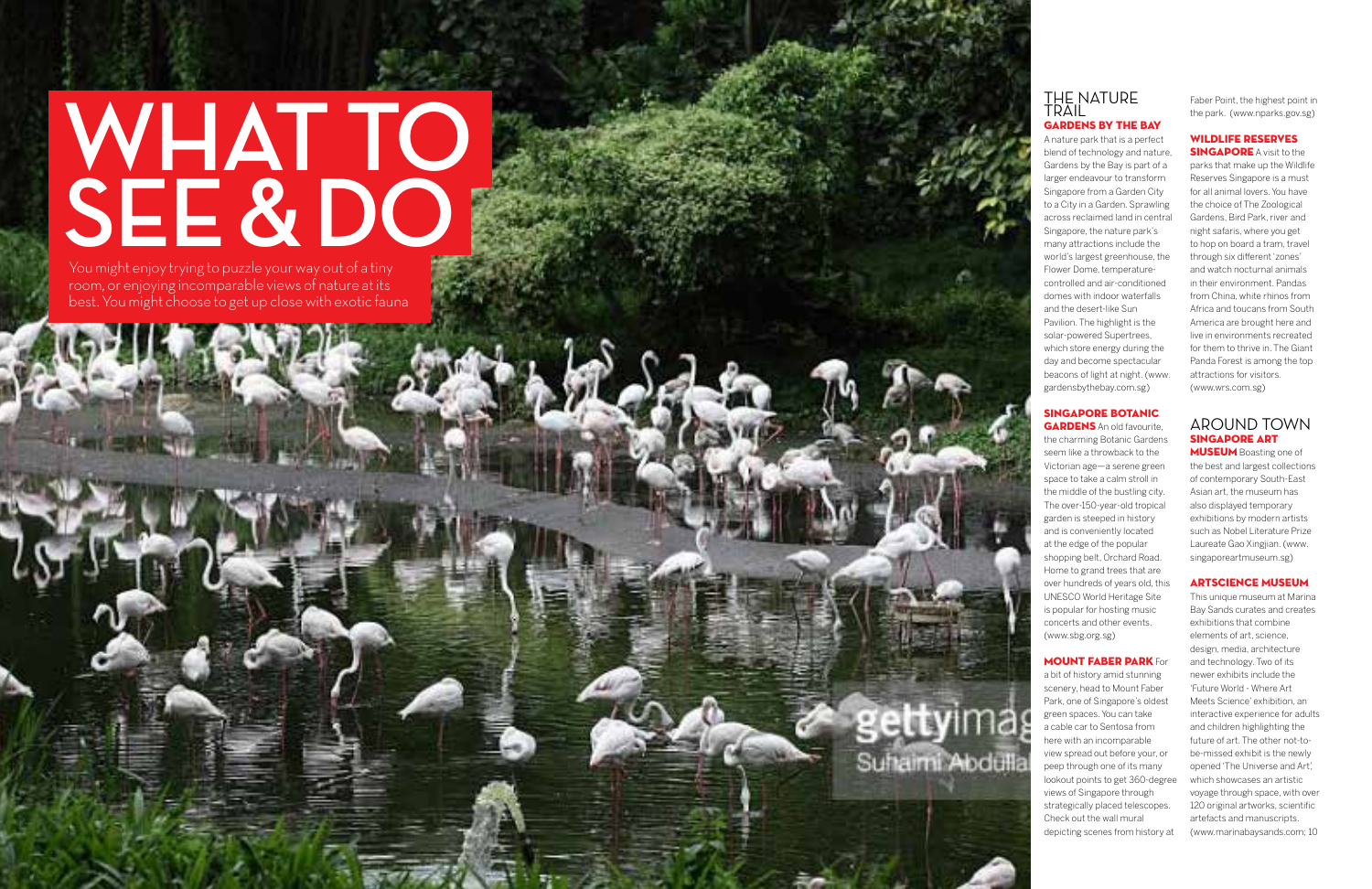# what to SEE & DO

# INSIDER tips on XXX **DENISE KELLER** TV presenter and yoga instructor

**Favourite spots for outdoor yoga: Botanical Gardens,** Singapore Quarry (a hidden area near Bukit Timah Nature Reserve) and the Marina Bay Sands rooftop. **The yoga class for a vacation workout:** Pure Yoga (www.pure-yoga.com). It has the best yoga teachers in town, great locations and the best facilities. Stråla Singapore (www.stralasg.com) for a laid-back vibe, with wonderful views of the Singapore River. It's great for beginners. **The place to head to for clean eating:** Real Food outlets—the mushroom dumplings are to die for. Glow Juice Bar and Café at the Hilton Singapore for amazing salads, wonderful juices and great staff and The Living Cafe for all things raw and amazing. **The shop for stylish fitness clothing:** Vivre Activewear for fashionable and functional yoga clothes that don't cost a fortune, and Under Armour for women's fitness wear. **The 'fittest' hotel in Singapore:** The Westin Singapore. This hidden gem is great for those who want a wellness programme. Fit offers everything, from yoga to guided runs around the iconic Marina Bay and juice cleansing, targeted nutrition. The spa is also great.

**BOUNCE** This trampoline park located in Cathay Cineleisure Orchard mall feels like a brightly lit club with loud music. You literally bounce of walls and fly through the air or go through an obstacle course. For those who really want to test themselves, try taking the Leap of Faith– where you jump from a raised platform and leap out to catch hold of a trapeze or a grab bag. (www.bounceinc.com.sg)

way out is to solve some mindbending puzzles, treasure hunting, crawling through a tunnel or two and unscrambling cryptic clues. If you haven't found a way by the end of the hour, you're dead! This is a reallife Prison Break-like experience you don't want to miss. Singapore's best escape-room' games are Xcape (www.xcape. sg), Lockdown Singapore (www. lockdown.sg), Exit Plan (www. exitplan.sg) and The Escape Artist (www.theescapeartist.sg).

**ZOUK** For a high-energy vibe, head to this clubbing institution, which was the first to introduce House music. It continues to host to big-name DJs such as Armin van Buuren and Paul Oakenfold while its resident DJs have now begun releasing their own tracks through international. (www.zoukclub. com)

### **CAR RACING** Get in F1 mode

**TIONG BAHRU** This quaint little neighbourhood has much to offer. There are loads of local eateries and other cafes, most of which are housed in old shop houses and refurbished structures. Start with a cuppa of gourmet coffee at Tiong Bahru Bakery, then walk down to Books Actually to browse through the rare collections stocking its shelves. Visit the Tiong Bahru wet market to get a taste of the local culture—they have everything from fresh flowers to local herbs and spices.

with Ultimate Drive (www. ultimatedrive.com) to feel like a true racecar driver. You can rent a Ferrari or a Lamborghini for a 15-minute spin to feel like a true racecar driver. If you feel like being driven around instead, there's an option for that too- you get to hire a driver. If you're out in a group and are itching to get behind the wheels, then try your hand at some go-kart racing at Kartright Speedway (www.kartright.com).

**THE QUAYS** A large part of downtown—Boat Quay, Clarke Quay and Robertson Quay—are all connected by the Singapore River. Take a river taxi or walk to explore the dining and cultural offerings these areas offer. Stroll along the quay and end your day with a visit to STPI, a creative workshop and gallery (www. stpi.com.sg) at Robertson Quay, which showcases contemporary art on print and paper and regularly collaborates with leading artists from around the world. There are plenty of good dining options available around the area.

**BINTAN** You can even choose to get away from your big holiday with a mini-getaway to Bintan island, a mere 60-minute ferry ride from Singapore's Tanah Merah Terminal. The beaches are heavenly and the water a pristine blue. There are a range of beachfront resorts on the island—from high-end Banyan Tree and The Sanchaya to the family friendly Angsana and Club Med.

# TO PARTY

### Bayfront Avenue)

# ADVENTURE Escape Rooms

Singaporeans are currently in the grips of a new thrill-aminute group activity—breaking out of different 'escape room challenges'. A group is trapped in a small room and the only



# Cultural Heritage Tours

The best way to discover Singapore's cultural districts of Little India, Chinatown and Kampong Glam is to walk around or trishaw through. There is a lot to see, from visits to the Thian Hock Keng Temple and Heritage Museum in Chinatown, to shopping for quirky souvenirs in the Arab Steet Area. You will discover hidden treasures in the form of old shopkeepers, hawkers and amazingly restored shop houses as you walk or cycle through these narrow lanes. (www.getyourguide.com)